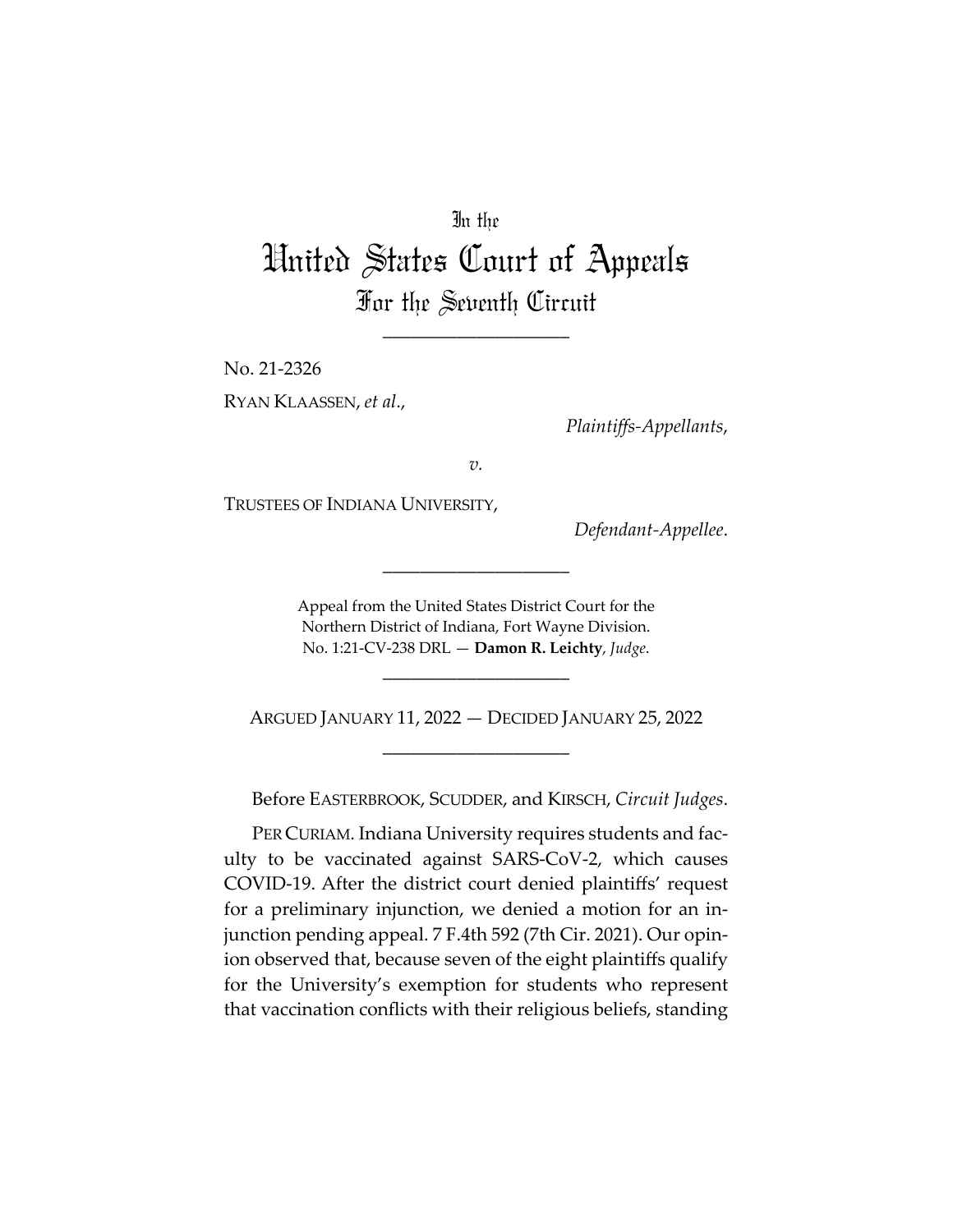depends on the eighth plaintiff, who does not assert that vaccination is religiously unacceptable. *Id*. at 593.

Before the parties filed their appellate briefs on the merits, the University asked us to dismiss the litigation as moot. The University told us that Natalie Sperazza, the sole plaintiff ineligible for a religious exemption, has withdrawn from the University. Plaintiffs replied that Sperazza has deferred her enrollment, not withdrawn, and that she plans to attend if she can do so without being vaccinated. We accepted that representation and denied the University's motion.

The parties then filed their briefs, which do not shake our confidence in the correctness of our earlier decision. But before reaching the merits we must revisit mootness. Because plans can change, and because the briefs do not discuss the plaintiffs' current status, we asked at oral argument whether Sperazza still intends to attend Indiana University if she can do so without vaccination. She promptly gave a negative answer. Her declaration says: "I have no plans to return as a student at Indiana University."

At the pre-briefing stage, plaintiffs told us that the suit is justiciable for two reasons: Sperazza's status (now altered) and the fact that all plaintiffs contest the requirement that unvaccinated students wear masks and be tested regularly for COVID-19. Their appellate brief ignores the mask-and-test requirement, however, so that aspect of the suit has been abandoned. Plaintiffs' attempt to revive this subject in a post-argument memorandum comes too late.

Plaintiffs nonetheless ask us to treat this litigation as justiciable because the subject is capable of repetition but evading review. That contention is mistaken, for two reasons.